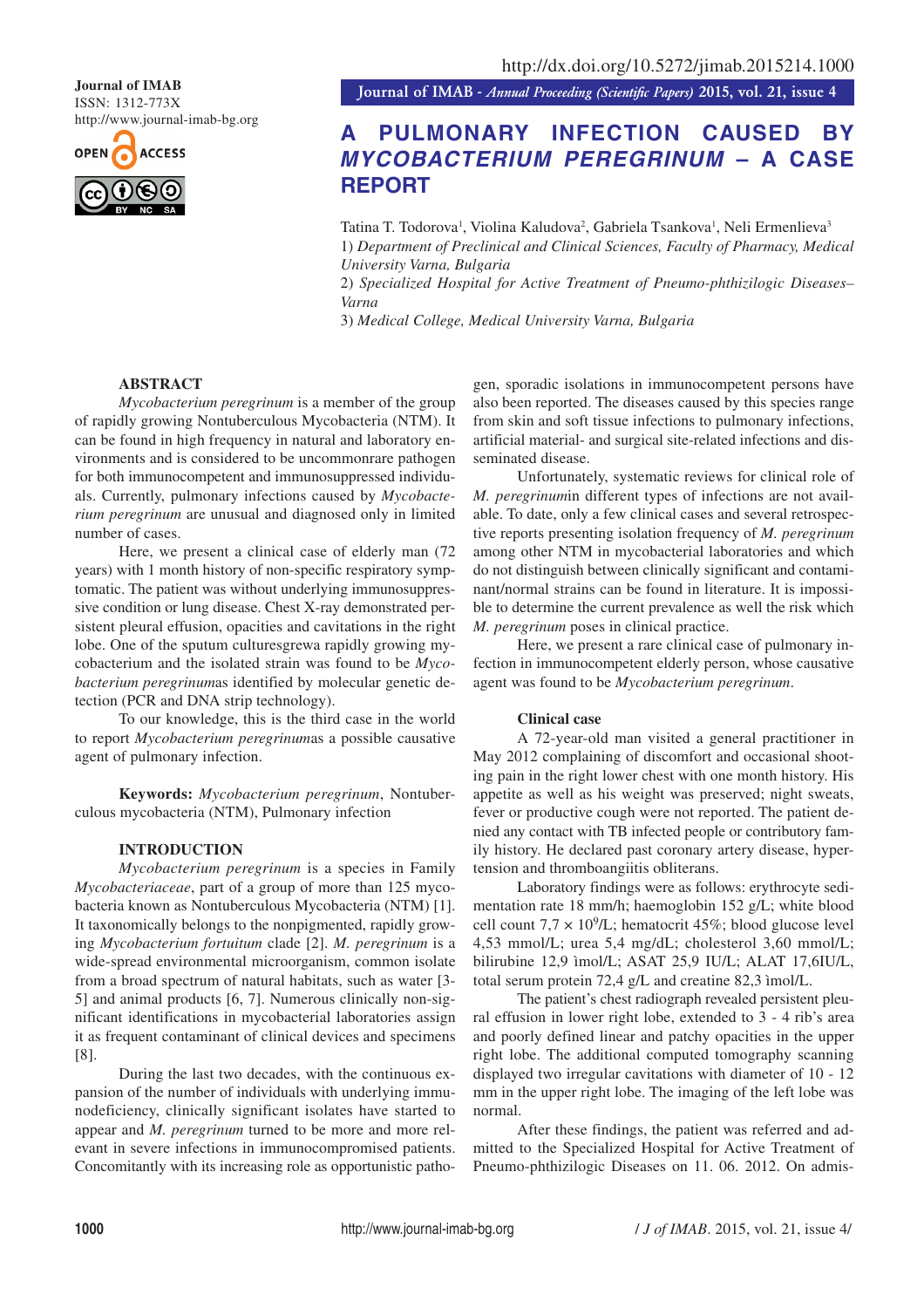sion, he was in good general condition – normal blood test results and vital signs (heart rate – 80 bpm and arterial pressure – 160/100 mmHg). On physical examination, the patient showed no respiratory movements in the right chest and weak to missing vesicular breathing. Tuberculin skin test was measured to be 11 mm. Sputum smears (4 in total) were all negative for acid-fast bacteria and cultures were positive only once. The positive culture was sent to the National Referent Laboratory of Tuberculosis for further evaluation, where *Mycobacterium peregrinum*was finally identifiedby Geno Type Mycobacterium CM/AS test system (Hain Lifescience). Immediately after the admission, an empirical treatment with rifampicin (300 mg/day), isoniazid (100 mg/day), pyrazinamide (500 mg/day) and ethambutol (250 mg/day) was started. The lab identification found monoresistance of the isolated strain to isoniazid and this medication was omittedfrom further treatment protocol. After three months of hospital treatment the symptoms of the patient improved. The control radiograph showed partial aspiration of the effusion in the right lobe, formation of pleural thickening and compensating emphysema in the left lobe. Sputum cultures were negative for mycobacteria and he was discharged from the hospital and referred for additional home treatment.

#### **DISCUSSION**

During the last decades, the number of non-tuberculous mycobacteriosesis increasing all around the world and rapidly-growing NTM are gaining more and more clinical importance especially in elderly and immunocompromised patients. Among them, *M. peregrinum*israrely reported to be implicated in human pathology. In the current work, we described an unusual pulmonary infection in healthy, elderly person.The radiographic imaging revealed cavitary opacities in the right lung and the laboratory isolation protocols showed presence of rapidly-growing non-tuberculous mycobacterial strain. This one was found to belong to *M. peregrinum* species.

To our knowledge, there are only 15 case reports of *M. peregrinum* infection described in the literature – 5 in immunocompromised and 10 in immunocompetent patients. As most of the other NTM, this species mainly causes skin and soft tissue infections [9 - 13] or surgical and artificial device-related infections [14 - 18]; bacteremia and abscesses could be detected mostly in patients with underlying immunodeficiency [19 - 21].

In addition to the case described in this work, only two other pulmonary infection reports have been previously published [22, 23] – one in patient with significant immunosupression due to polymyositis treated with infliximab and the second one - in young, healthy individual. Our patient was 72-year-old, but healthy man without any underlying disease. This diversity in the profiles of patients may indicates different pathogenicity of related strains. Unfortunately, the limited number of cases does not allow any difinitive conclusion on clinical significance of *M. peregrinum.*

It is also difficult to estimate the actual prevalence of *M. peregrinum* infections among patients suspicious for lung tuberculosis or mycobacteriosis. Brown-Elliott & Wallace consider all type of *M. peregrinum* infections to counter for only 1 to 2% of sporadic community-acquired or health careassociated infections due to rapidly-growing NTM, but do not estimate the incidence of pulmonary infections [2]. In children investigated for pulmonary tuberculosis from a rural Ugandan community the incidence of *M. peregrinum* was found to be 1.6% [24], in a regional tuberculosis laboratory in Brazil - 2,1% of all tested sputum samples [25], in respiratory specimens from patients in Seoul National University Hospital - 2,4% [26], in HIV-negative patients with pulmonary disease in Lisbon - 5.2% [27]. Unfortunately, most of these studies do not discuss the clinical significance of their findings, up to date it is unclear whether *M. peregrinum* is really implicated in pulmonary pathology or is only a contaminant present in respiratory specimens or laboratory devices. In this context a limitation of the present study should be clearly stated - only one of the sputum cultures of our patient was positive, while the criteria established by the American Thoracic Society [28] needed at least two positive sputum cultures for diagnosis of non-tuberculous mycobacteriosis. However, this case is not unusual for *M. peregrinum*and other NTM - Kim et al. [26] also reported that in most of their patients (94,1%) NTM were isolated only once. In addition, the undertaken antimycobacterial treatment was efficient against the causative agent and the patient has successfully recovered from the disease.

Because NTM are wide-spread environmental bacteria, identifying the proper pulmonary disease may be challenging. There is no enough data for their frequency in clinical practice, as they are not subject of obligatory registration and reporting. But the increasing number of shared case reports will expand their clinical consideration and importance.

#### **REFERENCES:**

1. Falkinham JO. The changing pattern of nontuberculous mycobacterial disease. *Can J Infect Dis*. 2003 Sep; 14(5):281-6. [PubMed]

2. Brown-Elliott BA, Wallace RJ Jr. Clinical and taxonomic status of pathogenic nonpigmented or late-pigmenting rapidly growing mycobacteria. *Clin Microbiol Rev.* 2002 Oct;15(4):716–46. [PubMed] [CrossRef]

3. Genc GE, Richter E, Erturan Z. Isolation of nontuberculous mycobacte-

ria from hospital waters in Turkey. *APMIS.* 2013 Dec;121(12):1192–7. [PubMed] [CrossRef]

4. Thomson R, Tolson C, Carter R, Coulter C, Huygens F, Hargreaves M. Isolation of nontuberculous mycobacteria (NTM) from household water and shower aerosols in patients with pulmonary disease caused by NTM. *J Clin Microbiol.* 2013 Sep;51(9):3006–11. [PubMed] [CrossRef]

5. Torvinen E, Suomalainen S, Paulin

L, Kusnetsov J. Mycobacteria in Finnish cooling tower waters. *APMIS.* 2014 Apr;122(4):353-8. [PubMed] [CrossRef]

6. Lorencova A, Klanicova B, Makovcova J, Slana I, Vojkovska H, Babak V, et al. Nontuberculous mycobacteria in freshwater fish and fish products intended for human consumption. *Foodborne Pathog Dis.* 2013 Jun;10(6): 573–6.

7. Sgarioni SA, Hirata RDC, Hirata